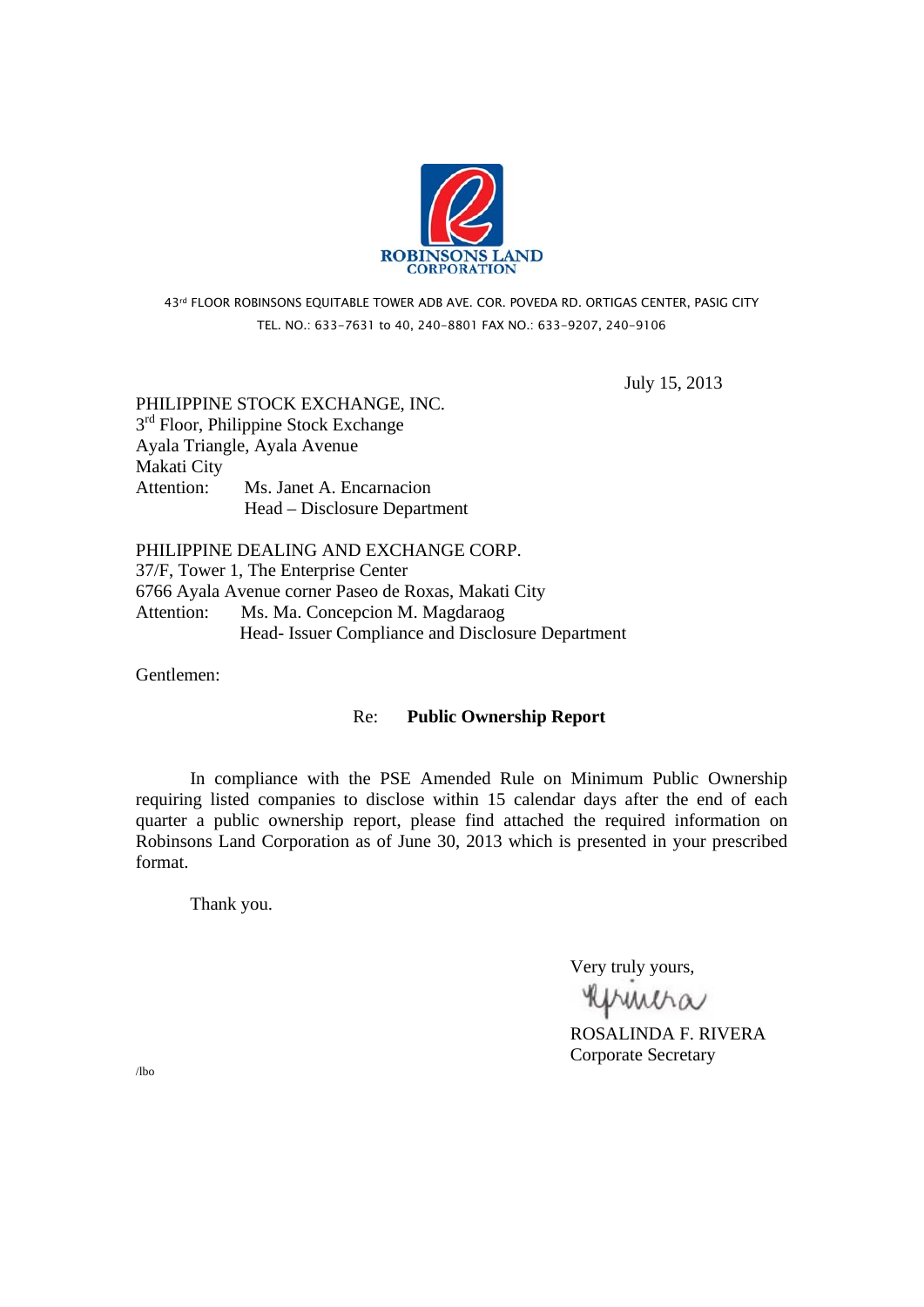## **Robinsons Land Corporation Computation of Public Ownership as of June 30, 2013**

### Number of Issued Shares 4,111,528,685<br>Less: Number of Treasury Shares (if any)<br>**Number of Issued and Outstanding Shares** 4,093,830,685<br>**4,093,830,685**<br>**4,093,830,685** Less: Number of Treasury Shares (if any) **Number of Issued and Outstanding Shares 4,093,830,685**

| e<br>. .<br>$\sim$ |  |
|--------------------|--|

| <b>Directors</b>                                                 | % to total<br>Outstanding<br><b>Shares</b> | <b>Number of Shares</b> |
|------------------------------------------------------------------|--------------------------------------------|-------------------------|
| 1. John L. Gokongwei, Jr.                                        | 0.30%                                      | 12,187,081              |
| John L. Gokongwei                                                | 0.01%                                      | 450,000                 |
| Elizabeth Y. Gokongwei &/or John Gokongwei                       | 0.04%                                      | 1,482,000               |
| Sub-Total (John L. Gokongwei, Jr.)                               | 0.35%                                      | 14,119,081              |
| 2. James L. Go                                                   | 0.04%                                      | 1,685,994               |
| 3. Lance Y. Gokongwei                                            | 0.02%                                      | 804,001                 |
| 4. Frederick D. Go                                               | 0.01%                                      | 337,501                 |
| 5. Robina Y. Gokongwei - Pe                                      | 0.01%                                      | 540,000                 |
|                                                                  | 0.00%                                      |                         |
| 6. Patrick Henry C. Go                                           | 0.00%                                      | 10,000<br>$\mathbf{1}$  |
| 7. Johnson Robert G. Go, Jr.                                     |                                            |                         |
| 8. Artemio V. Panaganiban                                        | 0.00%                                      | 150,001                 |
| 9. Roberto F. de Ocampo                                          | 0.00%                                      | $\overline{1}$          |
| 10. Emmanuel C. Rojas, Jr.<br>Sub-Total                          | 0.00%<br>0.43%                             | 901<br>17,647,481       |
|                                                                  |                                            |                         |
| <b>Officers</b><br>1. John L. Gokongwei, Jr. - Chairman Emeritus |                                            | see above               |
| 2. James L. Go - Chairman                                        |                                            | see above               |
| 3. Lance Y. Gokongwei - Vice-Chairman and Chief Executive Oficer |                                            | see above               |
| 4. Frederick D. Go - President and Chief Operating Officer       |                                            | see above               |
| 5. Constante T. Santos - Senior Vice President                   |                                            |                         |
|                                                                  | 0.00%                                      | 0<br>$\mathbf 0$        |
| 6. Bach Johann M. Sebastian - Senior Vice President              | 0.00%<br>0.00%                             | $\mathbf 0$             |
| 7. Ma. Socorro Isabelle V. Aragon-Gobio - Senior Vice President  |                                            |                         |
| 8. Rodolfo T. Malit - First Vice President                       | 0.00%                                      | 4,600                   |
| 9. Abigail Joan R. Crosico - General Manager                     | 0.00%                                      | $\mathbf 0$             |
| 10. Henry L. Yap - General Manager                               | 0.00%                                      | 90,000                  |
| 11. Arlene G. Magtibay - General Manager                         | 0.00%                                      | $\mathbf 0$             |
| 12. Corazon L. Ang Ley - General Manager                         | 0.00%                                      | $\mathbf 0$             |
| 13. Elizabeth Kristine D. Gregorio - General Manager             | 0.00%                                      | $\mathbf 0$             |
| 14. Emmanuel G. Arce - Vice President                            | 0.00%                                      | $\mathbf 0$             |
| 15. Manuel D. Deus, Jr. - Vice President                         | 0.00%                                      | $\mathbf 0$             |
| 16. Constantino C. Felipe - Vice President                       | 0.00%                                      | $\pmb{0}$               |
| 17. Winifred G. Maranan - Vice President                         | 0.00%                                      | $\mathbf 0$             |
| 18. Thomas Lee O. - Vice President                               | 0.00%                                      | $\mathbf 0$             |
| 19. Kerwin Max S. Tan - Vice President                           | 0.00%                                      | $\mathbf 0$             |
| 20. Anicio G. Villanueva - Vice President                        | 0.00%                                      | $\mathbf 0$             |
| 21. Mary Maylanie Precilla - Vice President                      | 0.00%                                      | $\mathbf 0$             |
| 22. Honorio Almeida - Vice President                             | 0.00%                                      | $\mathbf 0$             |
| 23. Cecile Pascual - Vice President                              | 0.00%                                      | $\mathbf 0$             |
| 24. Lourdes T. Alano - Vice President                            | 0.00%                                      | $\mathbf 0$             |
| 25. Teresita H. Vasay - Treasurer                                | 0.00%                                      | $\pmb{0}$               |
| 26. Rosalinda F. Rivera - Corporate Secretary                    | 0.00%                                      | 0                       |
| Sub-total                                                        | $0.00\%$                                   | 94,600                  |
| <b>Principal Stockholders</b>                                    |                                            |                         |
| 1. JG Summit Holdings, Inc.                                      | 60.97%                                     | 2,496,114,787           |
|                                                                  | 60.97%                                     | 2,496,114,787           |
|                                                                  |                                            |                         |
| <b>Affiliates</b><br>1. JG Summit Holdings, Inc.                 |                                            | see above               |
|                                                                  |                                            |                         |
| Others                                                           |                                            |                         |
| <b>Banks</b>                                                     |                                            |                         |
| 1. City Savings Bank Retirement Fund<br>Sub-total                | 0.00%<br>0.00%                             | 200<br>200              |
|                                                                  |                                            |                         |
|                                                                  | 61.41%                                     | 2,513,857,068           |
| <b>Total</b>                                                     |                                            |                         |